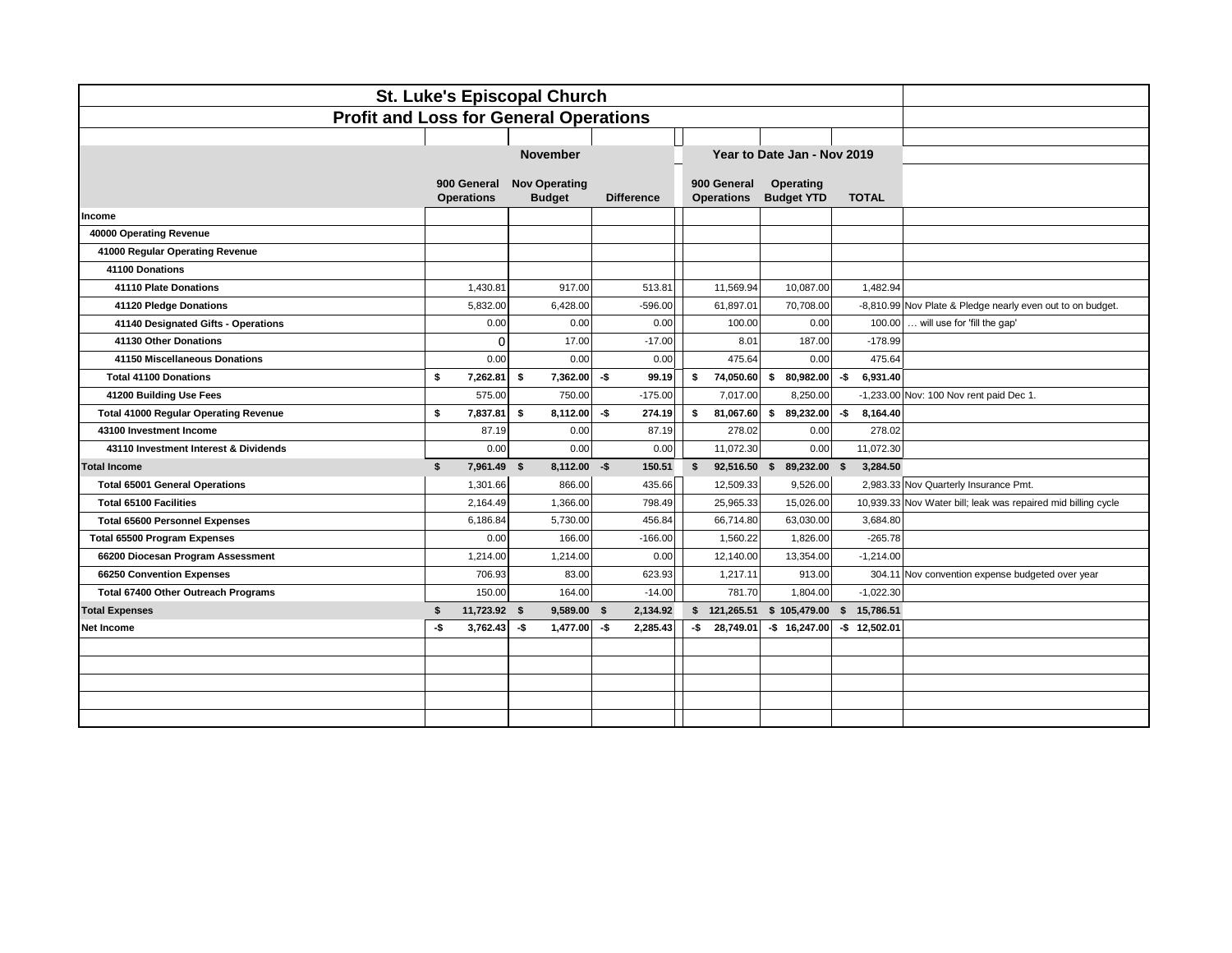| <b>St. Luke's Episcopal Church</b>     |                                                             |            |        |                                 |      |                               |  |                                              |    |                                       |     |                            |     |                 |
|----------------------------------------|-------------------------------------------------------------|------------|--------|---------------------------------|------|-------------------------------|--|----------------------------------------------|----|---------------------------------------|-----|----------------------------|-----|-----------------|
| <b>Balance Sheet</b>                   |                                                             |            |        |                                 |      |                               |  |                                              |    |                                       |     |                            |     |                 |
|                                        |                                                             |            |        |                                 |      | As of November 30, 2019       |  |                                              |    |                                       |     |                            |     |                 |
| <b>ASSETS</b>                          | <b>Total</b><br>As of Nov 30, As of Dec 31,<br>2019<br>2018 |            | Change |                                 |      | <b>LIABILITIES AND EQUITY</b> |  | As of Nov 30,<br>2019                        |    | <b>Total</b><br>As of Dec 31,<br>2018 |     | Change                     |     |                 |
| <b>Current Assets</b>                  |                                                             |            |        |                                 |      |                               |  | Liabilities                                  |    |                                       |     |                            |     |                 |
| <b>Bank Accounts</b>                   |                                                             |            |        |                                 |      |                               |  | <b>Current Liabilities</b>                   |    |                                       |     |                            |     |                 |
| 10001 U.S. National Bank               |                                                             | 0.00       |        | 8,679.15                        |      | $-8,679.15$                   |  | <b>Accounts Payable</b>                      |    |                                       |     |                            |     |                 |
| 10002 US Bank - Springwater            |                                                             | 0.00       |        | 945.61                          |      | $-945.61$                     |  | 20000 Accounts Payable                       |    | 0.00                                  |     | 0.00                       |     | 0.00            |
| 10003 Petty Cash                       |                                                             | 200.00     |        | 51.87                           |      | 148.13                        |  | <b>Total Accounts Payable</b>                | \$ | 0.00                                  |     | 0.00                       | \$  | 0.00            |
| 10004 Clergy Discretionary Checking    |                                                             | 616.09     |        | 1,266.04                        |      | $-649.95$                     |  | <b>Credit Cards</b>                          |    |                                       |     |                            |     |                 |
| 10010 OnPoint Checking                 |                                                             | 21,957.72  |        |                                 |      | 21,957.72                     |  | U S Bank Visa                                |    | 0.00                                  |     | 26.97                      |     | $-26.97$        |
| 10015 On Point Business Savings        |                                                             | 5.00       |        |                                 |      | 5.00                          |  | <b>Total Credit Cards</b>                    | \$ | 0.00                                  |     | 26.97                      | -\$ | 26.97           |
| <b>Total Bank Accounts</b>             | \$                                                          | 22,778.81  | \$     | 10,942.67                       | \$   | 11,836.14                     |  |                                              |    |                                       |     |                            |     |                 |
|                                        |                                                             |            |        |                                 |      |                               |  |                                              |    |                                       |     |                            |     |                 |
| <b>Other Current Assets</b>            |                                                             |            |        |                                 |      |                               |  | <b>Other Current Liabilities</b>             |    |                                       |     |                            |     |                 |
| <b>10500 Investment Accounts</b>       |                                                             | 0.00       |        | 0.00                            |      | 0.00                          |  | 24100 Accrued Leave and Payroll              |    | 0.00                                  |     | 0.00                       |     | 0.00            |
| 10510 Malcolm Fund - Cash              |                                                             | 4.15       |        | 18,185.13                       |      | $-18,180.98$                  |  | 24300 Pass-Thru Donations                    |    | 47.47                                 |     | 41.59                      |     | 5.88            |
| 10520 Malcolm Fund - Long Term         |                                                             | 2.67       |        | 69,595.85                       |      | $-69,593.18$                  |  | 25400 Other Current Liabilities              |    |                                       |     |                            |     | 0.00            |
| 10530 REM Investment Fund              |                                                             | 2.51       |        | 88,097.11                       |      | $-88,094.60$                  |  | 25410 Unredemeed Groupons                    |    | 0.00                                  |     | 0.00                       |     | 0.00            |
| 10540 Rene' Bozarth Memorial Endow.    |                                                             | 0.00       |        | 29,199.37                       |      | $-29,199.37$                  |  | <b>Total 25400 Other Current Liabilities</b> |    | 0.00                                  | \$  | 0.00                       | \$  | 0.00            |
| <b>Total 10500 Investment Accounts</b> | \$                                                          | 9.33       | \$     | 205,077.46                      | -\$  | 205,068.13                    |  | <b>Total Other Current Liabilities</b>       |    | 47.47                                 | l\$ | 41.59                      | Ŝ.  | 5.88            |
| 11520 Diocese Acct Malcolm STIF        |                                                             | 10,180.83  |        |                                 |      | 10,180.83                     |  | <b>Total Current Liabilities</b>             |    | 47.47                                 |     | 68.56                      | -\$ | 21.09           |
| 11530 Diocese Acct REM Rector Ed STIF  |                                                             | 12,782.27  |        |                                 |      | 12,782.27                     |  |                                              |    |                                       |     |                            |     |                 |
| 11540 Diocese Bozarth Labryinth STIF   |                                                             | 4,795.79   |        |                                 |      | 4,795.79                      |  |                                              |    |                                       |     |                            |     |                 |
| 13000 Prepaid Expenses                 |                                                             | 0.00       |        | 0.00                            |      | 0.00                          |  | <b>Long-Term Liabilities</b>                 |    |                                       |     |                            |     |                 |
| 17520 Diocese Malcolm DIF              |                                                             | 40,000.00  |        |                                 |      | 40,000.00                     |  | 27200 Other Liabilities                      |    | 0.00                                  |     | 0.00                       |     | 0.00            |
| 17530 Diocese Acct REM Rector Ed DIF   |                                                             | 92,000.00  |        |                                 |      | 92,000.00                     |  | <b>Property Fund Balance</b>                 |    | 0.00                                  |     | 0.00                       |     | 0.00            |
| 17540 Diocese Bozarth Labryinth DIF    |                                                             | 25,000.00  |        |                                 |      | 25,000.00                     |  | <b>Total Long-Term Liabilities</b>           | \$ | 0.00                                  |     | 0.00                       | \$  | 0.00            |
| <b>Undeposited Funds</b>               |                                                             | 0.00       |        | 3,442.00                        |      | $-3,442.00$                   |  | <b>Total Liabilities</b>                     |    | 47.47                                 |     | 68.56                      | -\$ | 21.09           |
| <b>Total Other Current Assets</b>      | \$                                                          | 184,768.22 | \$     | 208,519.46                      | -\$  | 23,751.24                     |  |                                              |    |                                       |     |                            |     |                 |
| <b>Total Current Assets</b>            | \$                                                          | 207,547.03 | \$     | 219,462.13                      | -\$  | 11,915.10                     |  |                                              |    |                                       |     |                            |     |                 |
| <b>Fixed Assets</b>                    |                                                             |            |        |                                 |      |                               |  |                                              |    |                                       |     |                            |     |                 |
| 15700 Improvements - Land              |                                                             | 16,500.00  |        | 16,500.00                       |      | 0.00                          |  |                                              |    |                                       |     |                            |     |                 |
| 17100 Accum Depr - Land Improvements   |                                                             | $-458.00$  |        | $-458.00$                       |      | 0.00                          |  | <b>Equity</b>                                |    |                                       |     |                            |     |                 |
| <b>Building / Improvements</b>         |                                                             | 832,241.74 |        | 832,241.74                      |      | 0.00                          |  | 3000 Opening Bal Equity                      |    | $0.00\,$                              |     | 0.00                       |     | 0.00            |
| <b>Building Contents</b>               |                                                             | 139,706.00 |        | 139,706.00                      |      | 0.00                          |  | 3200 Perm. Restricted Net Assets             |    | 25,000.00                             |     | 25,000.00                  |     | 0.00            |
| Columbarium                            |                                                             | 8,490.04   |        |                                 |      | 8,490.04                      |  | 3300 Temp Restricted Net Assets              |    | 120,174.48                            |     | 120,174.48                 |     | 0.00            |
| <b>Furniture &amp; Equipment</b>       |                                                             | 2,180.00   |        | 2,180.00                        |      | 0.00                          |  | 3900 Unrestricted Net Assets                 |    | 76,399.09                             |     | 76,399.09                  |     | 0.00            |
| Labyrinth                              |                                                             | 58,428.24  |        | 58,428.24                       |      | 0.00                          |  | 3910 Unrestricted Assets - Buildings & Land  |    | 1,169,417.98                          |     | 1,169,417.98               |     | 0.00            |
| Land                                   |                                                             | 123,000.00 |        | 123,000.00                      |      | 0.00                          |  | Net Income                                   |    | $-3,403.97$                           |     |                            |     | $-3,403.97$     |
| <b>Total Fixed Assets</b>              |                                                             |            |        | $$1,180,088.02$ $$1,171,597.98$ | - \$ | 8,490.04                      |  | <b>Total Equity</b>                          |    | \$1,387,587.58                        |     | $\frac{1}{5}$ 1,390,991.55 |     | $-$ \$ 3,403.97 |
| <b>TOTAL ASSETS</b>                    |                                                             |            |        | $$1,387,635.05$ $$1,391,060.11$ | -\$  | 3,425.06                      |  | TOTAL LIABILITIES AND EQUITY                 |    | \$1,387,635.05                        |     | $ \$ 1,391,060.11$         |     | $-$ \$ 3,425.06 |
|                                        |                                                             |            |        |                                 |      |                               |  |                                              |    |                                       |     |                            |     |                 |
|                                        |                                                             |            |        |                                 |      |                               |  |                                              |    |                                       |     |                            |     |                 |